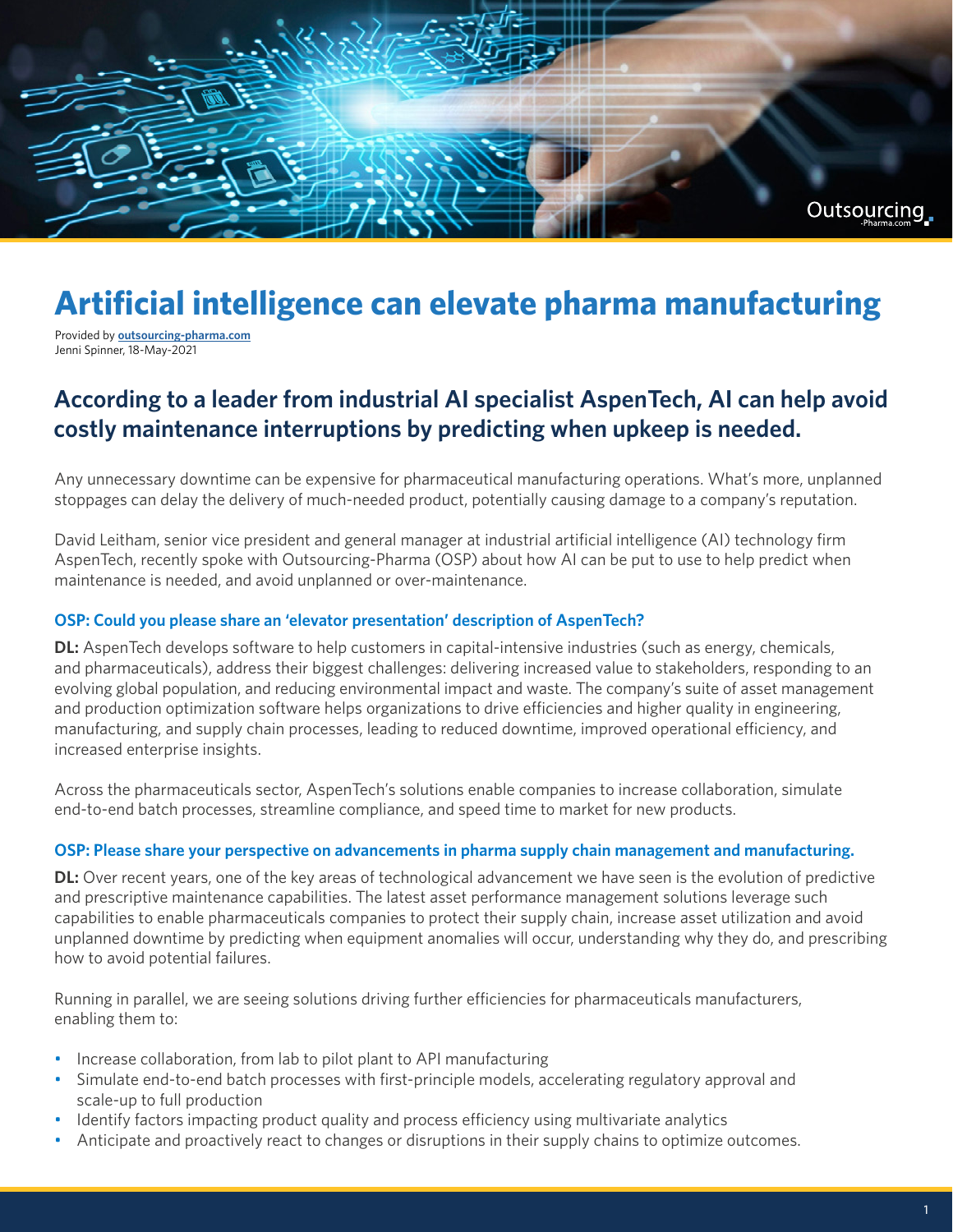#### **OSP: What challenges is the pharma industry struggling the most with in SC and manufacturing?**

**DL:** Pharmaceuticals manufacturing is a complex process. Patented products are licensed for a finite amount of time before they become generic, equating to a constant sense of 'the race is on' to be able to meet demand. Manufacturers are focused on reducing supply chain disruption, increasing batch production capacity, and reducing batch losses.

Security of supply is an ongoing challenge. Many factors impact a pharmaceutical company's ability to ensure supply of end products. One factor could certainly be equipment failures; but others include: changing operating conditions and the impact on process health, and overall insights in the operations across their enterprise. All can cause batch quality failures, resulting in costly production losses and disruptions to supply.

#### **OSP: Could you please talk about some of the services and solutions AspenTech offers pharma professionals that help them deal with some of their unique challenges?**



**David Leitham** *SVP and General Manager, AspenTech* 

**DL:** AspenTech can offer pharmaceutical and life sciences companies a range of advanced analytics solutions that enable them to gain a significant competitive advantage by reducing maintenance costs and eliminating production losses to ensure the security of supply. Our predictive maintenance, multivariate analytics, and enterprise insights tools offer fast return on investment for pharmaceutical companies at all stages of the digitalization journey. These can improve overall equipment effectiveness significantly while also driving up yield, and when scaled over multiple products, assets, and sites, such benefits also ramp up over time.

## **OSP: How can AI help pharma professionals optimize their processes?**

**DL:** Across the pharmaceuticals industry, professionals are turning to AI and machine learning to help them increase equipment reliability and throughput, prevent batch loss and find the "hidden factories" inside the plant, and reduce capital expenditures (CAPEX).

A recent PwC study reported "Advaced analytics in the pharmaceutical and life sciences industry – including tools such as artificial intelligence (AI), machine learning and data mining – has the potential to transform the commercial function. Process automation and data-driven, predictive insights, have the ability to dramatically change how executives make strategic decisions and manage financial performance across all commercial areas."

## **OSP: Please tell us about asset performance management–what it is, the challenges it helps pharma industry professionals clear, and how your company helps.**

**DL:** Asset performance management (APM) is the use of data and analytics to produce specific equipment and asset performance outcomes. Today, APM solutions are enabling pharmaceutical companies to protect their supply chain, increase asset utilization and avoid unplanned downtime by accurately predicting when equipment anomalies will occur and prescribing how to avoid future failures.

AspenTech's own APM solution, Aspen Mtell, uses predictive maintenance technology to deliver the earliest, most accurate warning of equipment failures. It also uses machine learning to recognize precise patterns in operating data that indicate degradation and impending failure, even before it happens.

# **OSP: What aspects of digital transformation do pharma companies have the most problems with?**

**DL:** Pharmaceuticals manufacturers, in particular, have historically found it difficult to embrace change. All pharmaceutical businesses by necessity have well-established, often complex, proven validation processes in place. If a technology has been through this cycle and is working, in the manufacturing environment, businesses are often reluctant to take on further 'evaluation pain' in a bid to achieve a more rapid time to value.

Today rising customer expectations in the digital age, especially around speed of delivery, are putting further